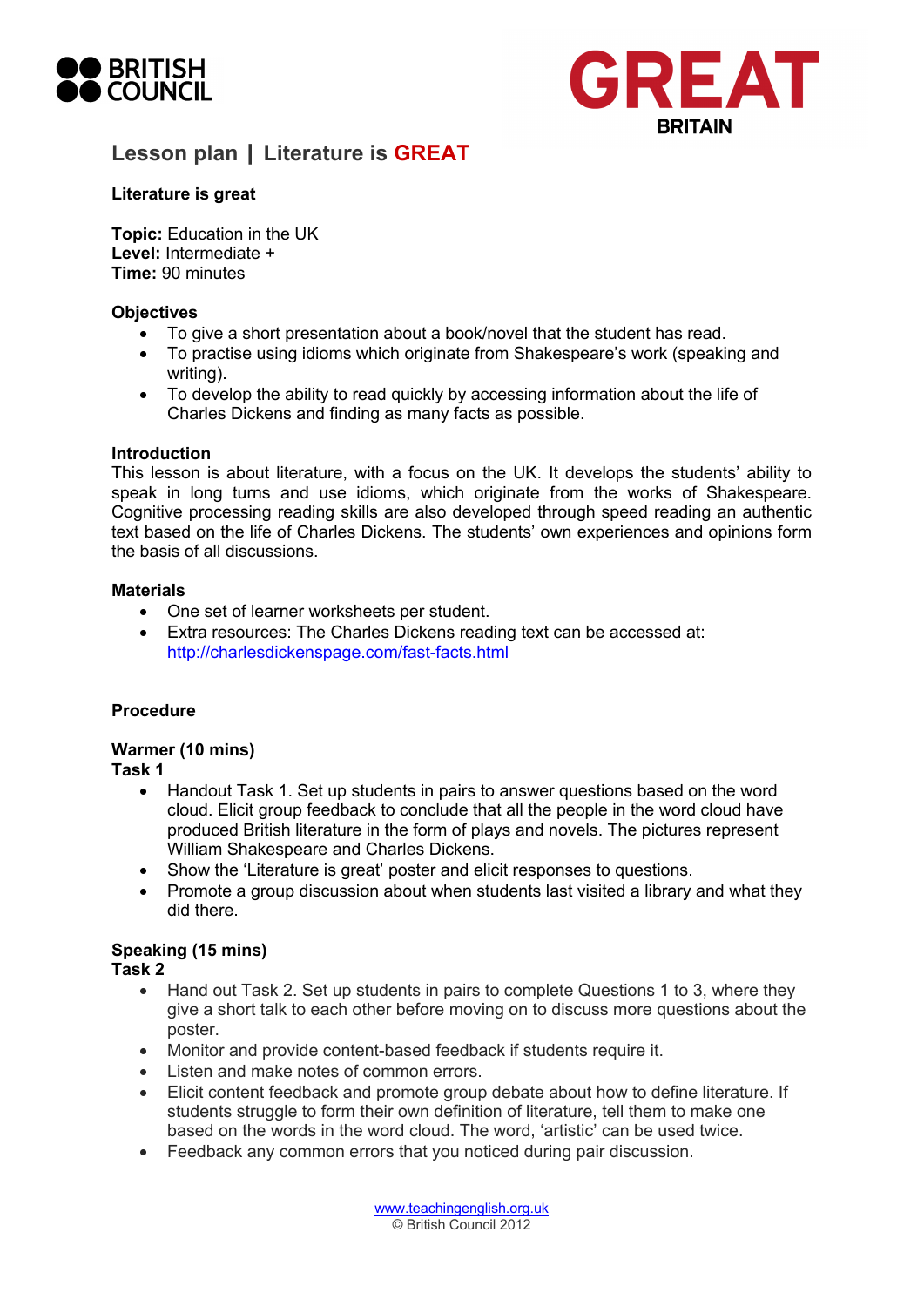



## **Task 3: Vocabulary – Idioms from Shakespeare's work (15 mins)**

- Hand out Task 3.
- Explain that there are many idioms in modern English which originate from the works of Shakespeare.
- Tell the students to work individually to complete the table by adding the definitions from the bottom of the page.
- Pair check before eliciting group feedback. Focus on pronunciation as well as meaning.
- **Differentiation: Find out which Shakespeare plays the idioms are from.** For early finishers, and if there is internet access, encourage learners to find out which plays the idioms originate from. This could be set as a homework task.

#### **Writing a dialogue (20 mins)**

- Students work in pairs to create a dialogue using as many Shakespeare idioms as possible.
- Ask the students to practise their dialogue aloud and focus on pronunciation as you monitor.
- If the students wish, they can perform their dialogue in front of classmates, who in turn, will act as the audience.
- **Differentiation:** Insults and compliments are a common feature of Shakespeare's writing and early finishers can add them to their dialogues. Ask them to create their own, using the patterns provided on the worksheet.

#### **Make a video (If internet access available – for homework or extension in class)**

Encourage students to develop their dialogues further by turning them into animated videos using a website such as https://www.vyond.com/

## **Task 4: The Life of Charles Dickens Reading Game (15 mins)**

- Hand out task 4 and access the reading text at: http://charlesdickenspage.com/fastfacts.html
- **Differentiation:** Other pages from the same website could also be accessed to allow more able students to further their reading.
- Set students up in pairs or teams and tell them to read the information as quickly possible and collate a group list of facts about Charles Dickens. Set a time limit.
- The winning pair or team is the one with the longest list of accurately written facts.
- Tell the teams to swap lists and peer mark to find out who is the winner.
- Monitor students as they peer check. Display the reading text/s on an OHP or similar to ensure students can locate any facts they missed.

#### **Cooler (15 mins)**

#### **Task 5: Charles Dickens novel word search**

• Introduce the word search and the fact that it contains ten titles of novels written by Dickens. This activity sets up the extension/homework tasks.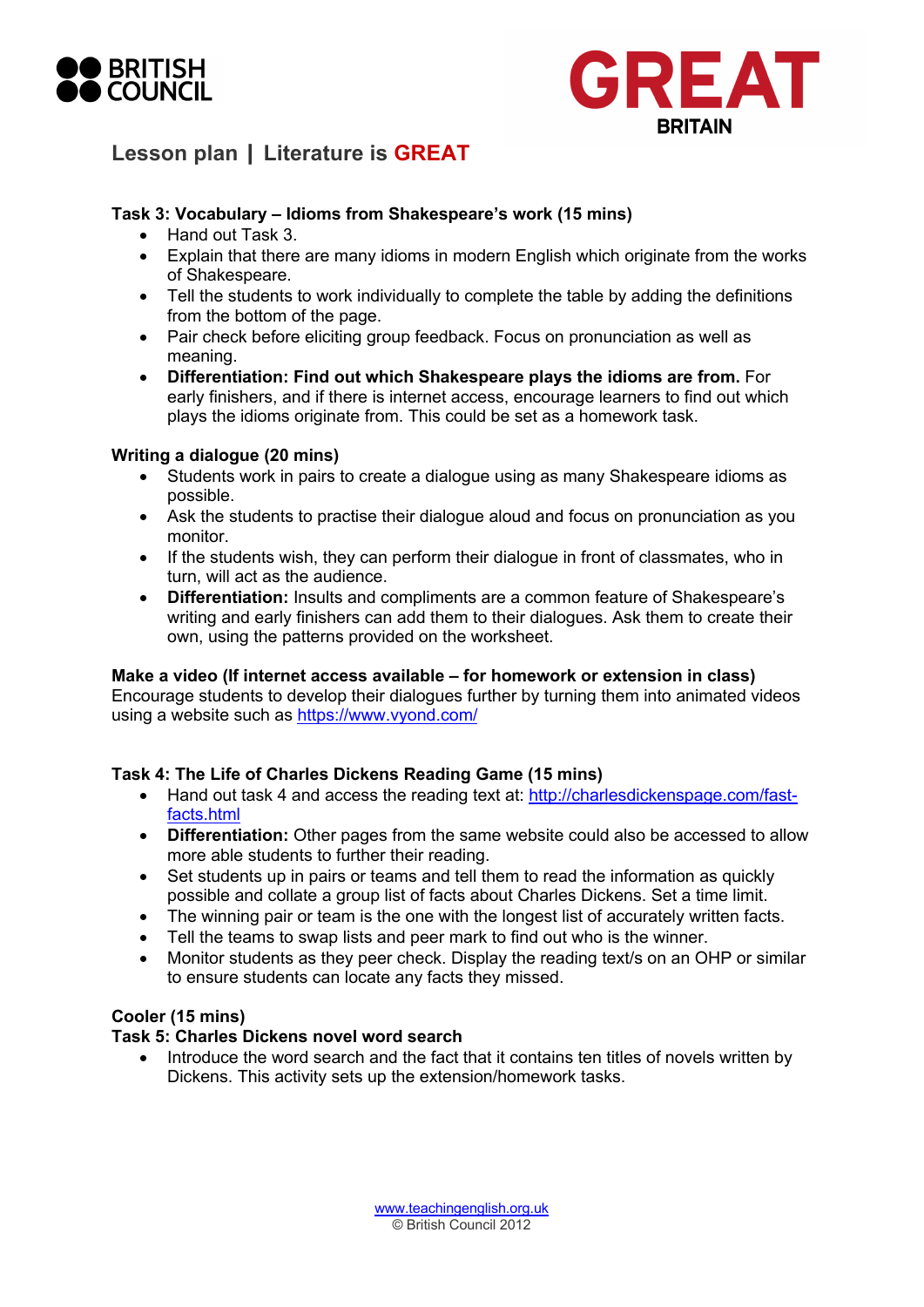



#### **Extension activities and Answer key**

#### **Extension activities**

- The teacher can set the extension activities to promote further learning by organizing encouraging students to carry out research and prepare talk to present in the subsequent lesson.
- There are two differentiated tasks where either the student researches the main features of a Dickens novel or more simply, describes a picture of a Dickens' character.

#### **Answer key**

**Task 1** 

#### **Word Cloud**

- All the people in the word cloud have produced UK literature in the form of plays or novels.
- The two pictures are William Shakespeare (Date of birth is generally considered to be April 23<sup>rd</sup> 1564) and Charles Dickens ( $7<sup>th</sup>$  February 1812)

#### **Poster**

- Answers may include the fact that The British Library contains original literary works, including those of all the people in the word cloud.
- Promote the fact that students can use the British Library website to explore further. https://www.bl.uk/people/charles-dickens https://www.bl.uk/shakespeare

#### **Task 2**

#### **Speaking Question 2 – Definition of literature**

• The Cambridge online dictionary definition of Literature is*: 'written artistic works, especially those with a high and lasting artistic value.'* 

http://dictionary.cambridge.org/dictionary/british/literature\_1?q=literature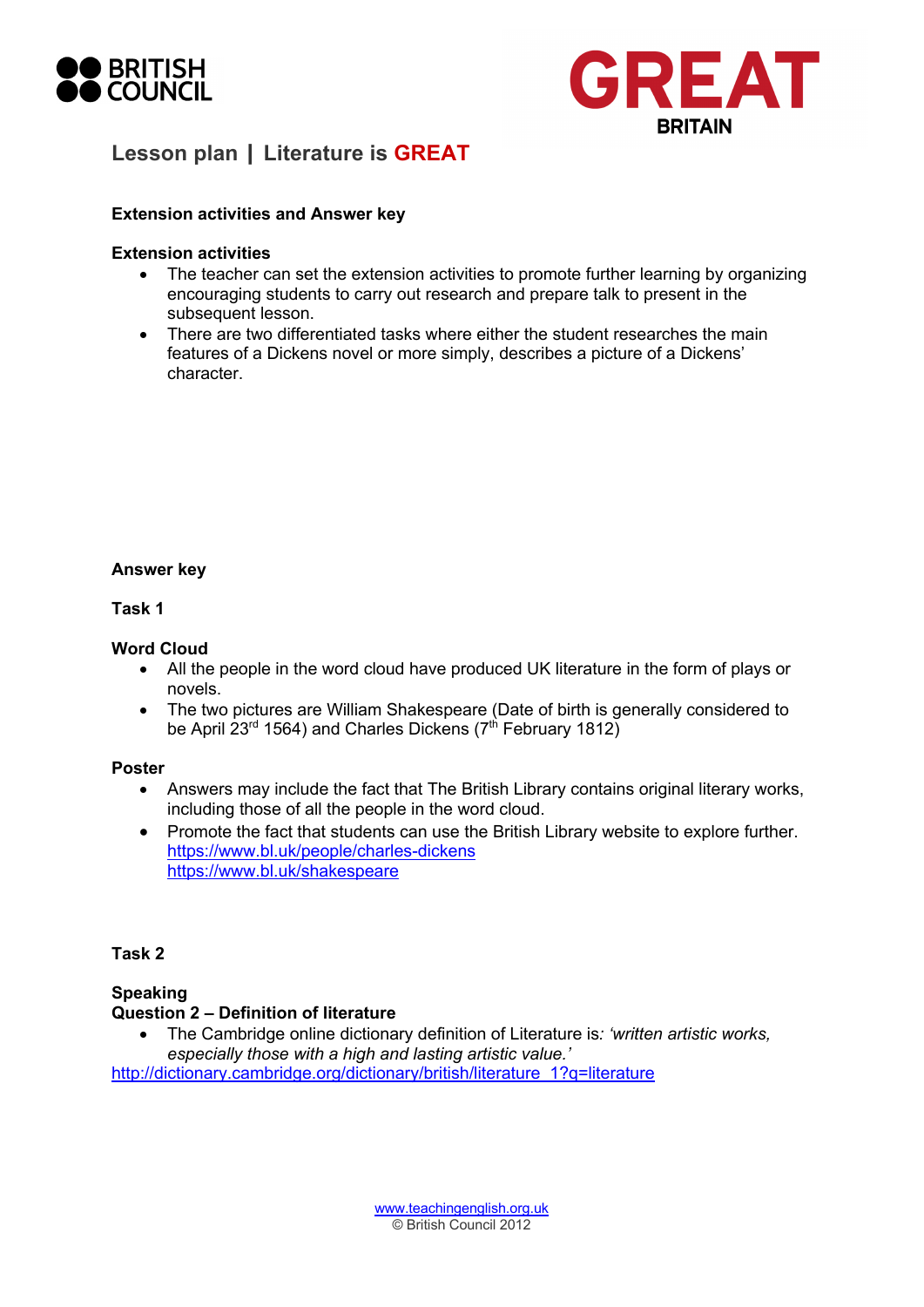



# **Task 3 - Answer key**

| <b>Idiom</b>                             | Idiom in context                                                                                       | <b>Definition</b>                                             | <b>Shakespeare</b><br>play where the<br>idiom originated |
|------------------------------------------|--------------------------------------------------------------------------------------------------------|---------------------------------------------------------------|----------------------------------------------------------|
| To be in a pickle                        | Sarah was in a pickle when she<br>realized that she had missed the<br>last bus home                    | To be in a difficult<br>situation                             | The Tempest                                              |
| To go on a wild<br>goose chase           | I went on a wild goose chase<br>around the supermarket trying to<br>find my favourite cheese. No luck! | To search for<br>something<br>unsuccessfully                  | Romeo and Juliet                                         |
| To have someone in<br>stitches           | Sue always has me in stitches.<br>She's just so funny!                                                 | To make someone<br>laugh uncontrollably                       | <b>Twelfth Night</b>                                     |
| To set someone's<br>teeth on edge        | I hate the sound of someone<br>sharpening a knife. It sets my<br>teeth on edge.                        | To make someone<br>feel annoyed or<br>uncomfortable           | Henry IV Part 1                                          |
| To eat someone out<br>of house and home  | When my brother comes to visit<br>me, he eats me out of house and<br>home but I still love him!        | To consume so<br>much food that there<br>is very little left. | Henry IV Part 2                                          |
| To be as dead as a<br>doornail           | Although my hometown is as<br>dead as a doornail, I still enjoy<br>going back in the holidays.         | dead, no life, quiet                                          | Henry IV Part 2                                          |
| To vanish into thin<br>air               | I don't know where my keys are.<br>They've vanished into thin air.                                     | To disappear                                                  | Othello                                                  |
| To wear your heart<br>on your sleeve     | I always know if Jack is feeling<br>sad because he wears his heart<br>on his sleeve.                   | To show your<br>emotions                                      | Othello                                                  |
| To have a heart of<br>gold               | Robert's got a heart of gold<br>because he always does his<br>elderly neighbour's shopping.            | To be a very kind<br>person                                   | Henry V                                                  |
| To do something<br>all in one fell swoop | I like to do my homework all in<br>one fell swoop and relax<br>afterwards.                             | To do everything at<br>the same time, or in<br>one go         | Macbeth                                                  |